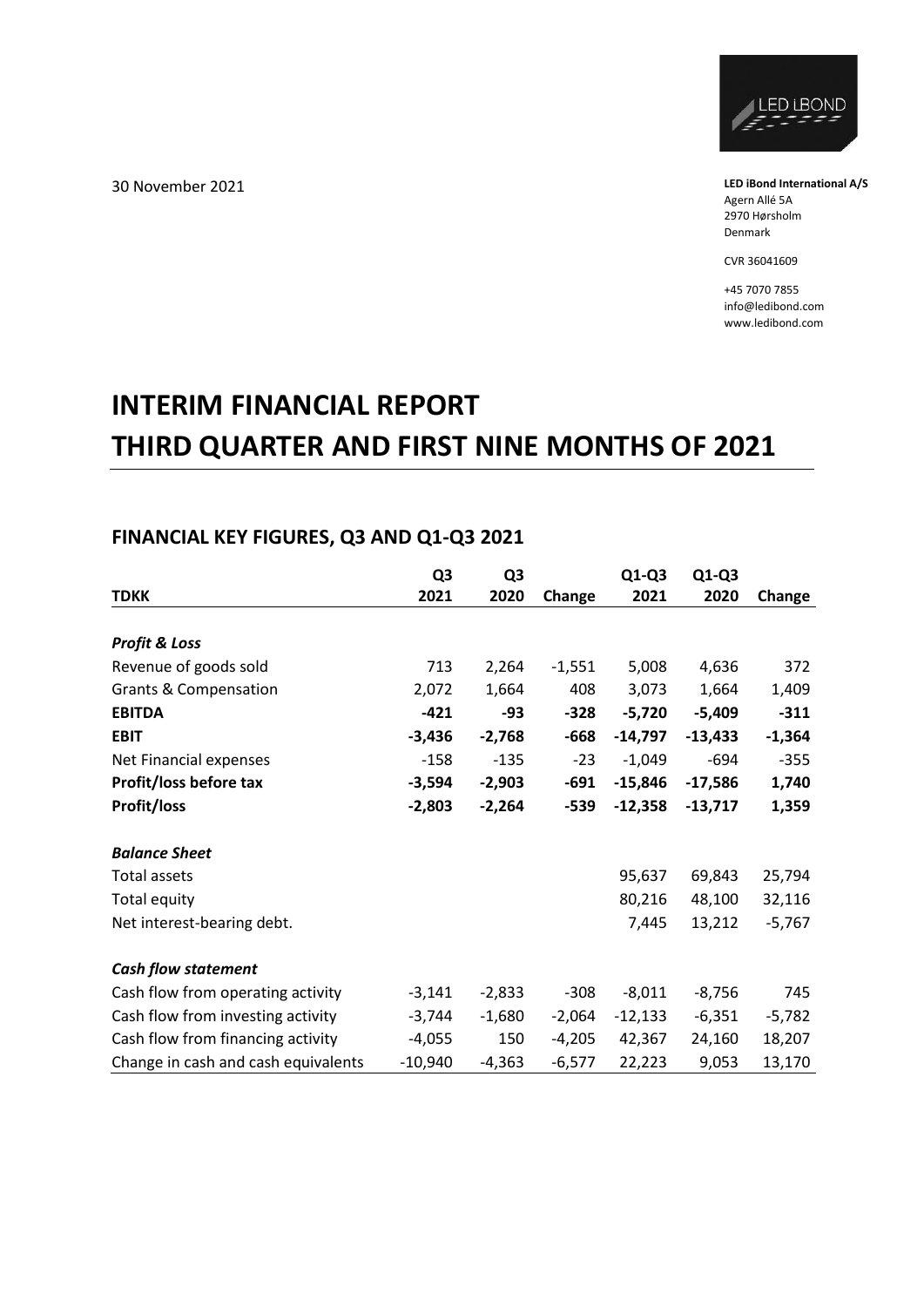

# **OPERATIONAL REVIEW, Q3 2021 Pipeline still growing, particularly within Vertical Farming**

*Overall, new business opportunities are continually identified and validated, in particular within vertical farming, where the sales pipeline is constantly growing, and the first installations have been successfully delivered. However, the COVID-19 pandemic and the global shortage of electronic components are slowing down execution and revenue generation.* 

### **Vertical farming**

In a test facility, LED iBond firmly demonstrated during Q3 that its vertical farming solution provides best-in-class lighting coverage of lettuce and other microgreen cultures, securing consistent production yields and optimal growth control. In parallel, the company increased the volume of pending offers for international vertical farming projects with expected delivery in 2022.

### **Smart building market**

In Q3, LED iBond continued to develop its business relationship with Nobia. Under the collaboration with Bluetop Solar Parking ApS, LED iBond also received orders for lighting equipment for the first three charging stations of Gridserve's "Electric Highway" in Britain. In the gas station segment, the widespread lack of third-party installers is slowing down the completion of orders.

During the quarter, LED iBond welcomed B2, a leading Korean lighting management and architectural lighting company, as distribution partner in Korea. Using Tracy® and The Plane®, B2 has developed a range of innovative lighting solutions which are now being introduced to the Korean market.

### **Technology**

In cooperation with sub-suppliers and potential customers, LED iBonds is preparing three democases under the Energy Technology Development and Demonstration Program (EUDP), managed by the Danish Energy Agency. The demo-cases will showcase the benefits of integrating novel IoT sensor components and the Tracy concept.

### **Business conditions**

LED iBond's commercial development is still impacted by the COVID-19 pandemic as travel restrictions limit sales activities. In addition, the global supply chain squeeze, especially within logistics and electronics components, including speciality LEDs, can potentially cause delays in LED iBond's product deliveries.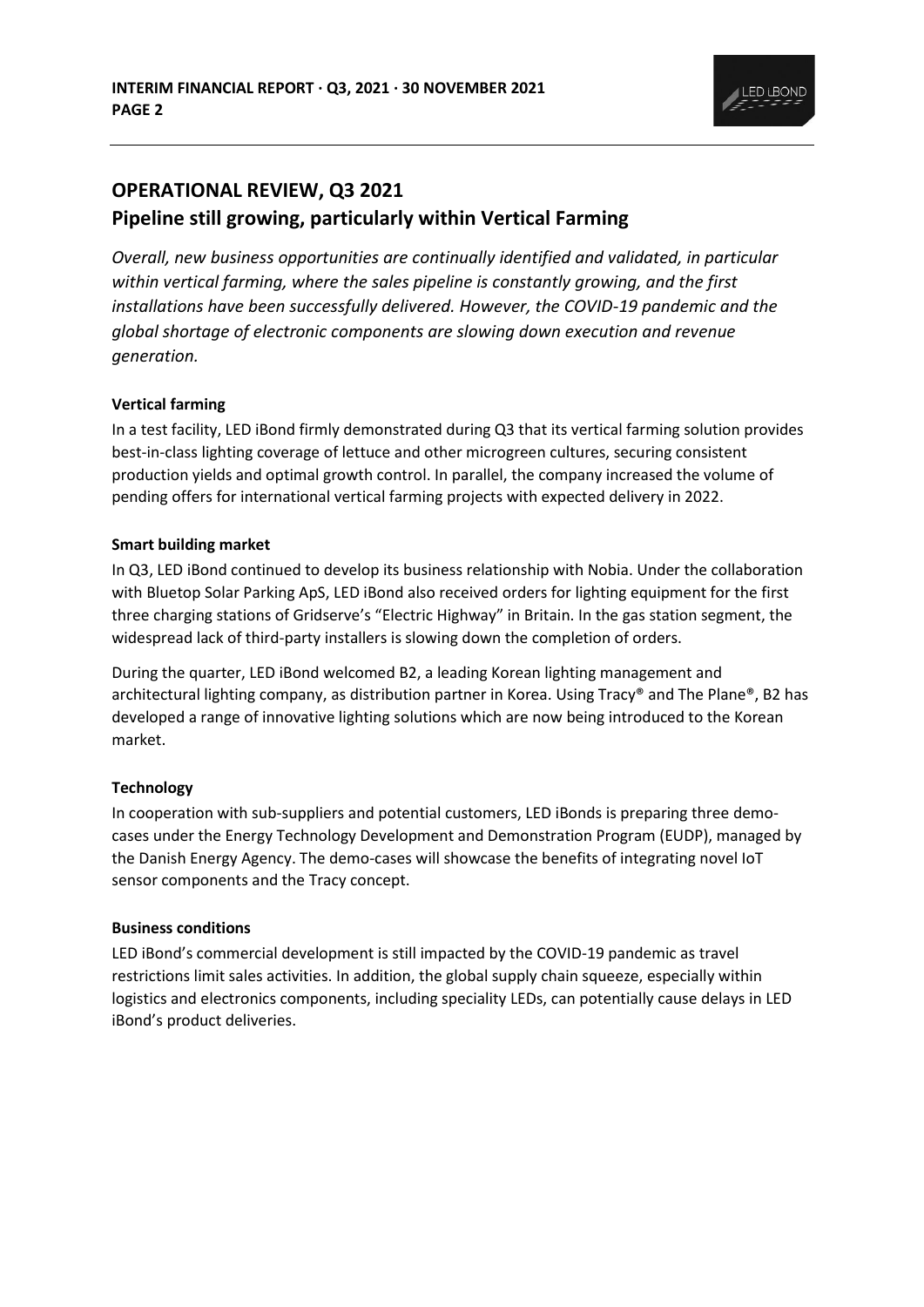

## **FINANCIAL REVIEW, Q3 2021**

### **Revenue**

In Q3, LED iBond generated revenues of TDKK 713, a drop of TDKK 1,551 or 68.5 % relative to Q3 of 2020, where revenues included sales to spin-offs of TDKK 1,695. Excluding revenue from spin-offs, LED iBonds core business delivered a year-over-year revenue increase in Q3 of 25.3 %. Accumulated for the first nine months of the year (Q1-Q3), revenues amounted to TDKK 5,008, compared to TDKK 4,636 in Q1-Q3 of 2020, an increase of TDKK 372 or 8.0 %.

### **Grants and Compensations**

During Q3, LED iBond received grants of TDKK 2,072, compared to TDKK 1,664 in Q3 of last year, an increase of TDKK 408 or 24.5%. For Q1-Q3, the company received grants amounting to TDKK 3,073 in total, an increase of TDKK 1,409 or 84.7% over the same period of 2020.

#### **Expenses**

Total expenses amounted to TDKK 1,436 in Q3, compared to TDKK 1,145 in the year-earlier period, an increase of TDKK 291 or 25.4 %. This increase is mainly due to one-off expenses (consultancy and legal fees). For Q1-Q3, total expenses amounted to TDKK 4,230, compared to TDKK 3,811 in Q1-Q3 of 2020, an increase of TDKK 419 or 11.0 %, which is mainly due to higher administrative expenses in Q1 and Q3 of 2021.

### **Profit & loss**

The Q3 operating loss, EBIT, amounted to TDKK 3,436 against TDKK 2,768 in the previous Q3, an increase of TDKK 668 or 24.1 %. This increase is mainly caused by an increase in expenses of TDKK 291 and an increase in depreciations of TDKK 340. For Q1-Q3, EBIT came to a loss of TDKK 14,797 against a loss of TDKK 13,433 in Q1-Q3 of 2020, an increase of TDKK 1,364, mainly driven by higher staff cost and higher depreciations.

Total financial expenses amounted to TDKK 158 in Q3 against TDKK 135 in the year earlier Q3.

The result before tax for Q3 came in at a loss of TDKK 3,594 against TDKK 2,903 in Q3 of 2020, the difference to be explained by higher staff cost and higher depreciations.

For Q1-Q3, total financial expenses amounted to TDKK 1,049 against TDKK 4,153 in the year earlier comparison period, which was dominated by one-off IPO-related expenses.

The Q1-Q3 result before tax was a loss of TDKK 15,846 against a loss of TDKK 17,586 in Q1-Q3 of the year before.

### **Cash flow and investments**

The total cash flow for Q3 was an outflow of TDKK 10,940, against an outflow of TDKK 4,363 in Q3 of 2020. The total cash flow for Q1-Q3 of 2021 shows an inflow of TDKK 22,223 against a total inflow of TDKK 9,053 in the year-earlier Q1-Q3.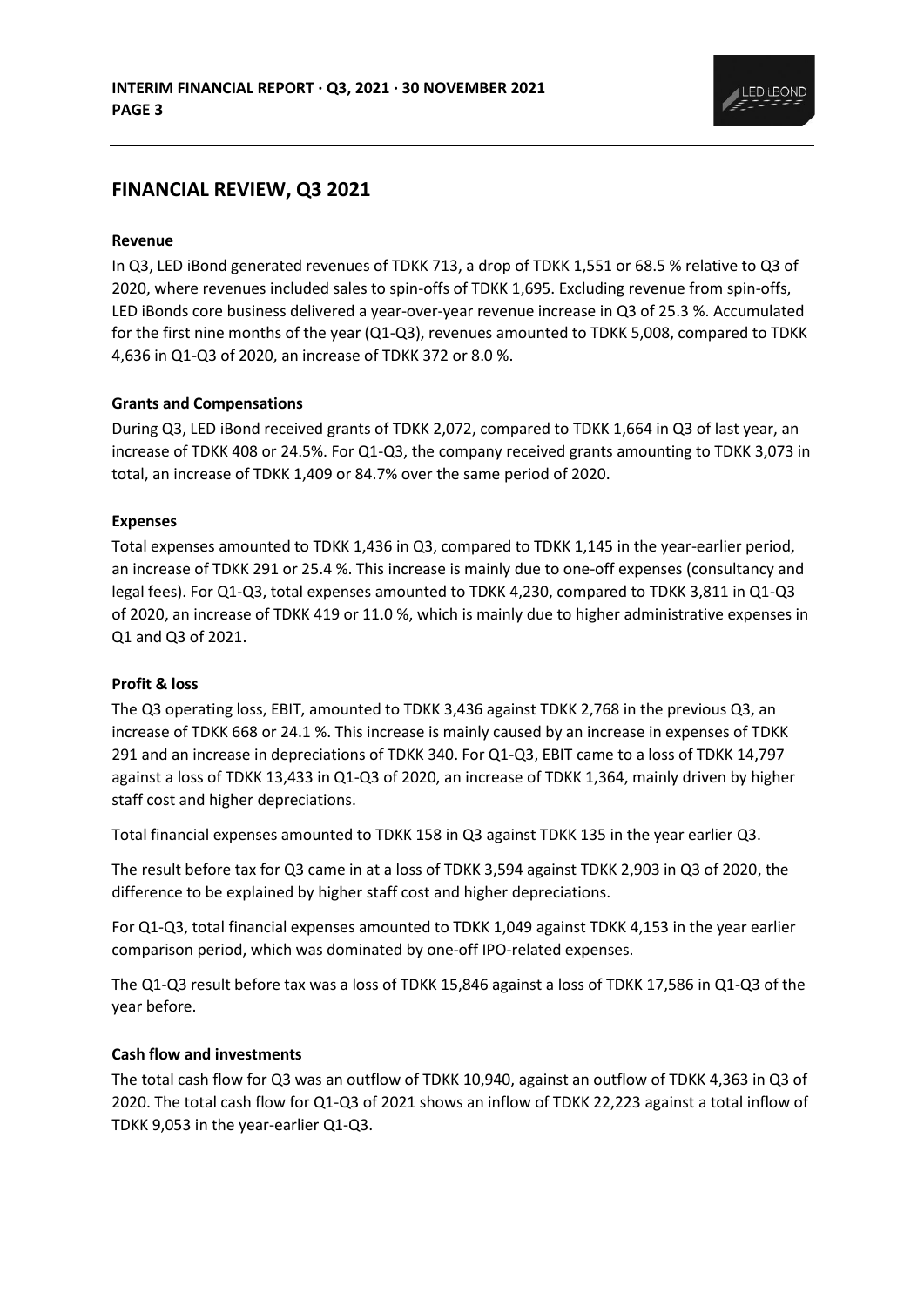

In Q3, cash flows from operations amounted to an outflow of TDKK 3,141 against an outflow of TDKK 2,833 in Q3 of 2020. For Q1-Q3, the total outflow amounted to TDKK 8,011 against an outflow of TDKK 8,756 in the same period of 2020.

Q3 cash flows from investments amounted to an outflow of TDKK 3,744 against TDKK 1,680 in Q3 of 2020. The increased outflow is mainly due to higher investments in IPR. For Q1-Q3, cash flows from investments show an outflow of TDKK 12,133 against TDKK 6,351 in the same period of 2020, an increase of TDKK 5,782 due to an investment in equity of TDKK 2,420 and higher investments in IPR.

Cash flows from financing in Q3 show an outflow of TDKK 4,055 against an inflow of TDKK 150 in the year-earlier quarter. This difference is mainly due to loan repayments. For Q1-Q3, cash flows from financing show an inflow of TDKK 42,367 against TDKK 24,160 in the same period of 2020. The increased inflow is explained by the capital raise in April 2021.

### **Equity and net cash**

On 30 September 2021, the company's equity amounted to TDKK 80,216 against TDKK 44,193 at 31 December 2020. This difference mainly relates to the proceeds from the capital raise in April 2021. On 30 September 2021, net cash amounted to TDKK 32,084, compared to TDKK 9,861 on 31 December 2020.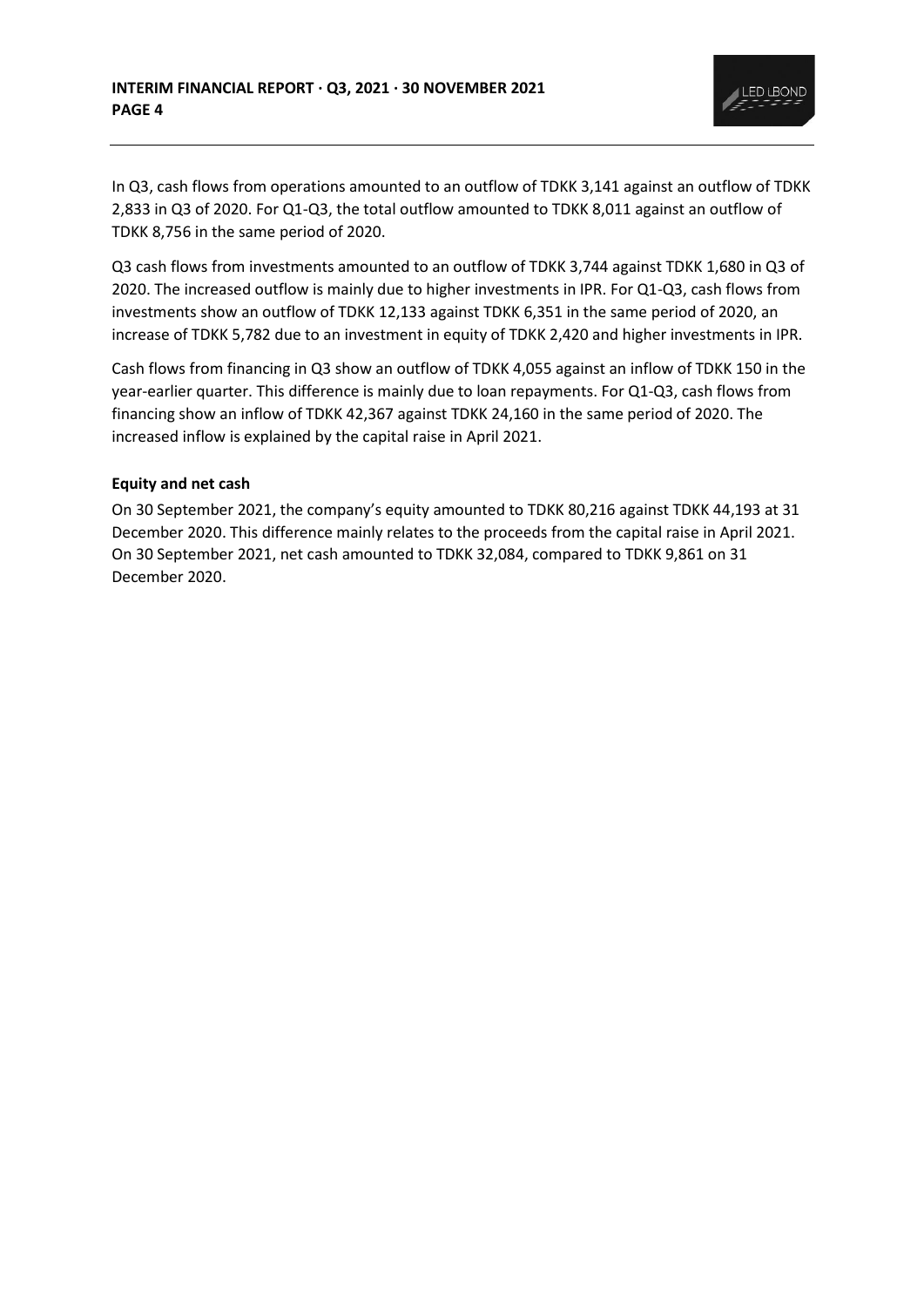# **INCOME STATEMENT**

|                                   |                | Q <sub>3</sub> | Q <sub>3</sub> | $Q1-Q3$    | $Q1-Q3$   |
|-----------------------------------|----------------|----------------|----------------|------------|-----------|
| <b>TDKK</b>                       | <b>Note</b>    | 2021           | 2020           | 2021       | 2020      |
|                                   |                |                |                |            |           |
| Net revenue                       |                | 713            | 2,266          | 5,008      | 4,636     |
| Grants and compensations          |                | 2,072          | 1,664          | 3,073      | 1,664     |
| Cost of sales                     |                | $-472$         | $-1,446$       | $-3,784$   | $-3,074$  |
| Other external expenses           | $\overline{2}$ | $-1,436$       | $-1,145$       | $-4,230$   | $-3,811$  |
| <b>GROSS PROFIT/LOSS</b>          |                | 877            | 1,337          | 67         | $-585$    |
| Staff costs                       |                | $-1,298$       | $-1,430$       | $-5,787$   | $-4,824$  |
| Depreciations, amortisation,      |                |                |                |            |           |
| impairment                        |                | $-3015$        | $-2,675$       | $-9,077$   | $-8,024$  |
| <b>OPERATING PROFIT/LOSS</b>      |                | $-3,436$       | $-2,768$       | $-14,797$  | $-13,433$ |
| Other financial expenses          |                | $-158$         | $-135$         | $-1,049$   | $-4,153$  |
|                                   |                |                |                |            |           |
| PROFIT/LOSS BEFORE TAX            |                | $-3,594$       | $-2,903$       | $-15,846$  | $-17,586$ |
| Tax on profit/loss for the period | 3              | 791            | 639            | 3,488      | 3,869     |
| PROFIT/LOSS FOR THE PERIOD        |                | $-2,803$       | $-2,264$       | $-12,358$  | $-13,717$ |
| PROPOSED DISTRIBUTION             |                |                |                |            |           |
| OF PROFIT/LOSS                    |                |                |                |            |           |
| Retained profit                   |                | $-2,803$       | $-2,264$       | $-12,358$  | $-13,717$ |
| Result per share                  |                | $-0,18$        | $-0,18$        | $-0,85$    | $-1,41$   |
| Diluted result per share          |                | $-0,18$        | $-0,18$        | $-0,85$    | $-1,41$   |
| Average amount of shares          |                | 15,864,825     | 12,691,860     | 14,511,649 | 9,718,275 |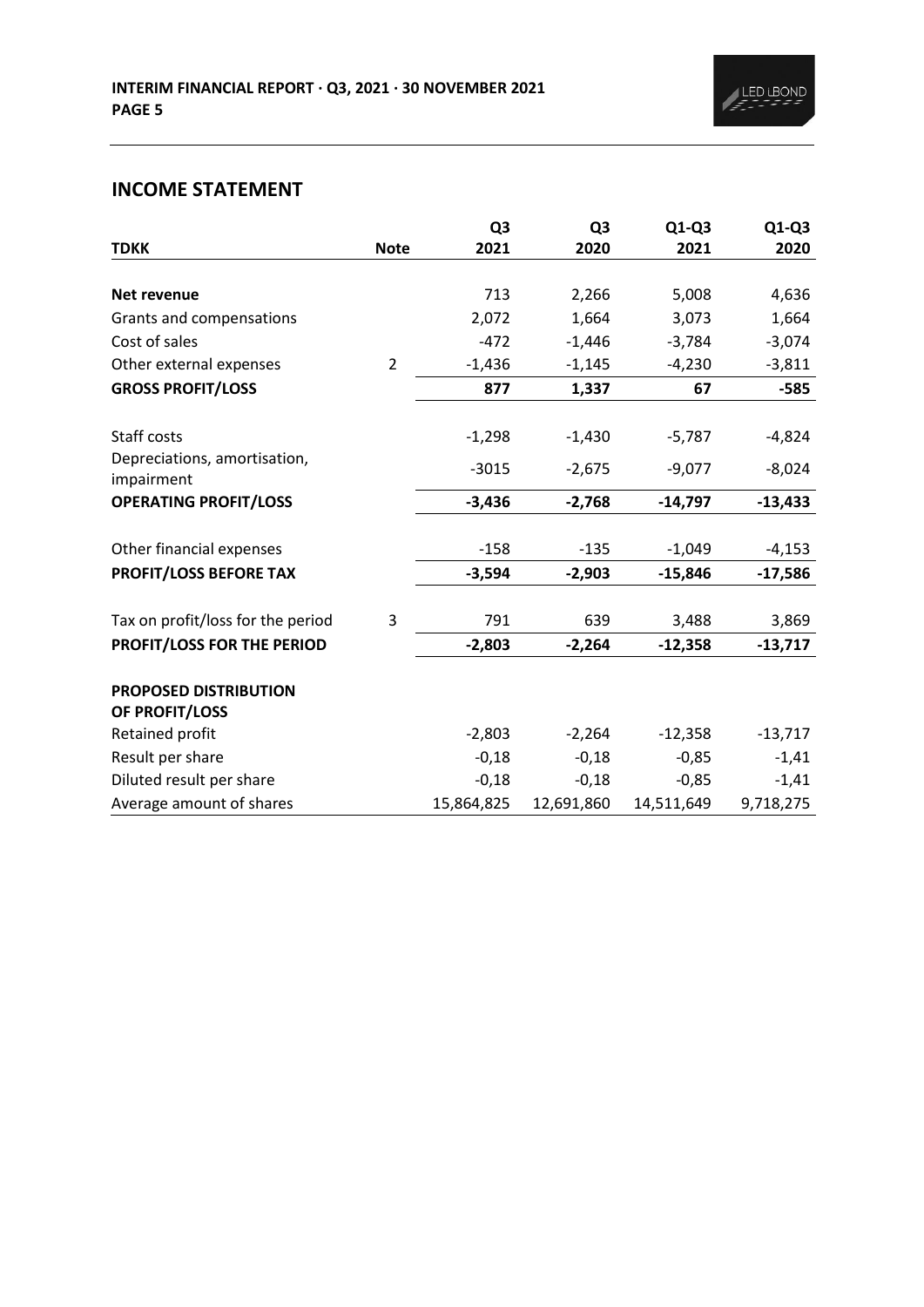# **COMPREHENSIVE INCOME**

| <b>TDKK</b>                          | Q3<br>2021 | Q3<br>2020 | $Q1-Q3$<br>2021 | $Q1-Q3$<br>2020 |
|--------------------------------------|------------|------------|-----------------|-----------------|
| Profit/loss for the period           | $-2,803$   | $-2,264$   | $-12.358$       | $-13,717$       |
| Other comprehensive income           | 0          | 0          | 0               | 0               |
| Comprehensive income in total        | $-2,803$   | $-2,264$   | $-12,358$       | $-13,717$       |
| Distribution of comprehensive income |            |            |                 |                 |
| Retained profit/loss                 | $-2,803$   | $-2.264$   | $-12,358$       | $-13,717$       |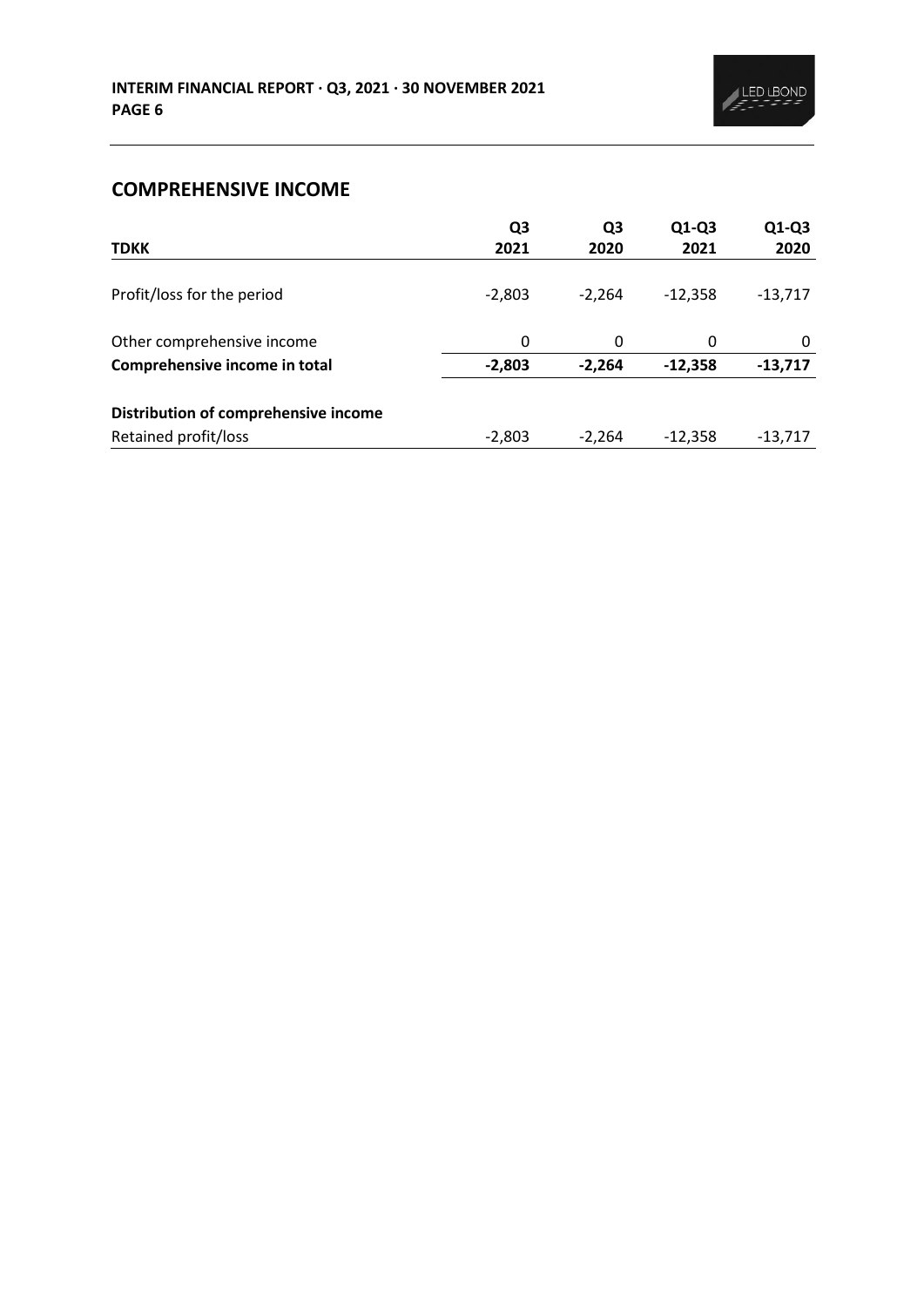

# **BALANCE SHEET**

| <b>Assets</b>                        |             |               |              |
|--------------------------------------|-------------|---------------|--------------|
| <b>TDKK</b>                          | <b>Note</b> | 30 Sept. 2021 | 31 Dec. 2020 |
|                                      |             |               |              |
| Completed development projects       |             | 29,063        | 26,614       |
| Software                             |             | 0             | 6            |
| Patents and other rights             |             | 3,613         | 3,696        |
| <b>Intangible fixed assets</b>       |             | 32,676        | 30,316       |
| Production plant and machinery       |             | 4,024         | 5,821        |
| Other plants, fixtures and furniture |             | 174           | 20           |
| <b>Tangible fixed assets</b>         |             | 4,198         | 5,841        |
| Equity in associated enterprises     |             | 3,562         | 890          |
| Deposits                             |             | 272           | 268          |
| <b>Financial fixed assets</b>        |             | 3,834         | 1,158        |
| <b>Total fixed assets</b>            |             | 40,708        | 37,315       |
| <b>Stocks</b>                        |             | 3,764         | 4,084        |
| Inventories in total                 |             | 3,764         | 4,084        |
| Accounts receivable                  |             | 2,350         | 1,993        |
| Deferred tax assets                  |             | 11,346        | 9,848        |
| Tax receivables                      |             | 4,054         | 2,061        |
| Other receivables                    |             | 439           | 548          |
| Accrued expenses                     |             | 892           | 655          |
| <b>Current assets</b>                |             | 19,081        | 15,105       |
| Cash                                 |             | 32,084        | 9,861        |
| <b>Total current assets</b>          |             | 54,929        | 29,051       |
| <b>Total assets</b>                  |             | 95,637        | 66,365       |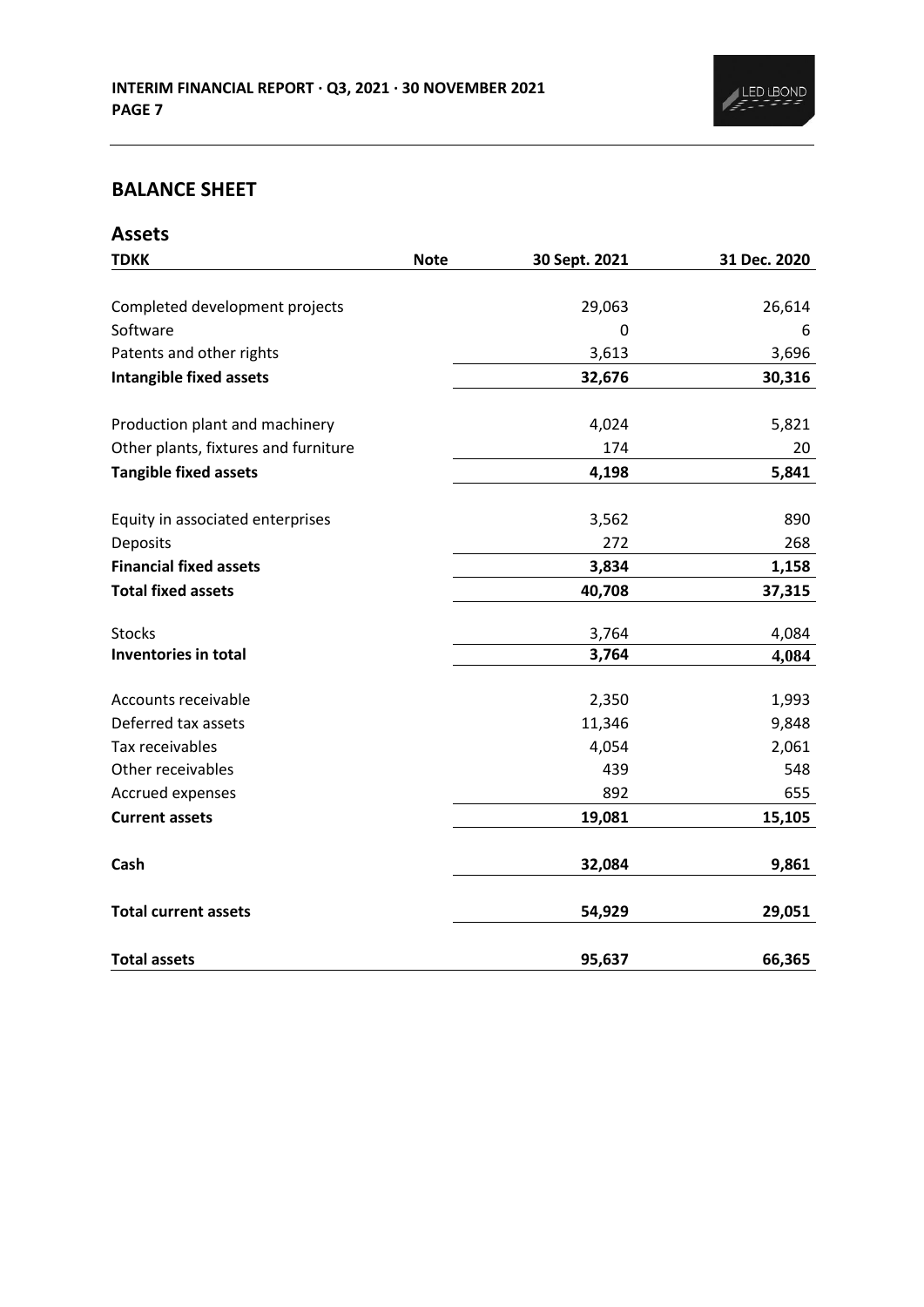# **BALANCE SHEET**

| <b>Liabilities</b>                       |             |               |              |
|------------------------------------------|-------------|---------------|--------------|
| <b>TDKK</b>                              | <b>Note</b> | 30 Sept. 2021 | 31 Dec. 2020 |
|                                          |             |               |              |
| Share capital                            |             | 794           | 635          |
| Reserve for development expenditures     |             | 22,668        | 20,759       |
| Results brought forward                  |             | 56,754        | 22,799       |
| <b>Equity in total</b>                   |             | 80,216        | 44,193       |
|                                          |             |               |              |
| Loan                                     |             | 5,449         | 7,427        |
| Other debt                               |             | 969           | 2,485        |
| Long-term liabilities                    |             | 6,418         | 9,912        |
| Short-term part of long-term liabilities |             | 1,996         | 4,518        |
| Bank debt                                |             | 0             | 2            |
| Accounts payable                         |             | 1,962         | 3,696        |
| Other debt                               |             | 5,045         | 4,044        |
| <b>Short-term liabilities</b>            |             | 9,003         | 12,261       |
| <b>Total liabilities</b>                 |             | 15,421        | 22,172       |
| <b>Total liabilities and equity</b>      |             | 95,637        | 66,365       |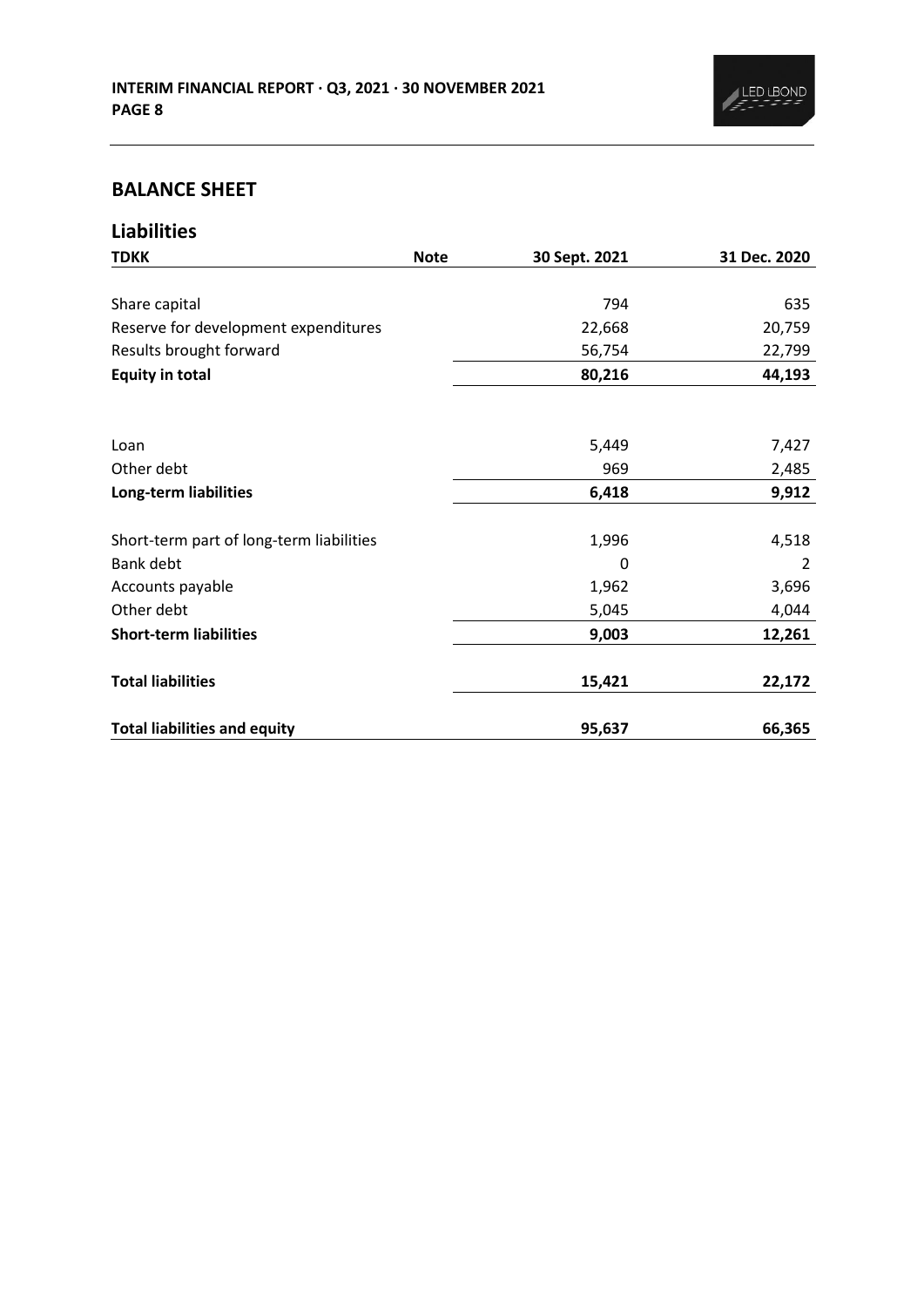

# **EQUITY**

|                                        |              |              | <b>Reserve</b> |               |              |
|----------------------------------------|--------------|--------------|----------------|---------------|--------------|
|                                        |              |              | for devel-     |               |              |
|                                        |              | <b>Share</b> | opment         | <b>Result</b> |              |
|                                        | <b>Share</b> | premium      | expen-         | brought       |              |
| <b>TDKK</b>                            | capital      | account      | diture         | forward       | <b>Total</b> |
| Equity, 1 Jan. 2020                    | 333          | 0            | 17,294         | 15,029        | 32,656       |
| Capital increase                       | 302          | 28,925       | 0              | -67           | 29,160       |
| Transferred from share premium         |              |              |                |               |              |
| account                                | 0            | $-28,925$    | 0              | 28,925        | 0            |
| Profit or loss for the year brought    |              |              |                |               |              |
| forward                                | 0            | 0            | 0              | $-17,623$     | $-17,623$    |
| Transferred to reserve for development |              |              |                |               |              |
| expenditures                           | 0            | 0            | $\mathbf{0}$   | 0             | 0            |
| Other comprehensive income             | 0            | 0            | 3,465          | $-3,465$      | 0            |
| <b>Equity, 31 Dec. 2020</b>            | 635          | 0            | 20,759         | 22,799        | 44,193       |
|                                        |              |              |                |               |              |
| Equity, 1 Jan. 2021                    | 635          | 0            | 20,759         | 22,799        | 44,193       |
| Capital increase                       | 159          | 56,955       | 0              | 0             | 57,113       |
| Costs related to the listing on Nasdaq |              |              |                |               |              |
| <b>First North</b>                     | 0            | $-8,732$     | 0              | 0             | $-8,732$     |
| Transferred from share premium         |              |              |                |               |              |
| account                                | 0            | $-48,223$    | 0              | 48,223        | $\mathbf{0}$ |
| Profit or loss for the year brought    |              |              |                |               |              |
| forward                                | 0            | 0            | 0              | $-12,358$     | $-12,358$    |
| Transferred to reserve for development |              |              |                |               |              |
| expenditures                           | 0            | 0            | 1,909          | $-1,909$      | 0            |
| <b>Equity, 30 Sept. 2021</b>           | 794          | $\mathbf 0$  | 22,668         | 56,754        | 80,216       |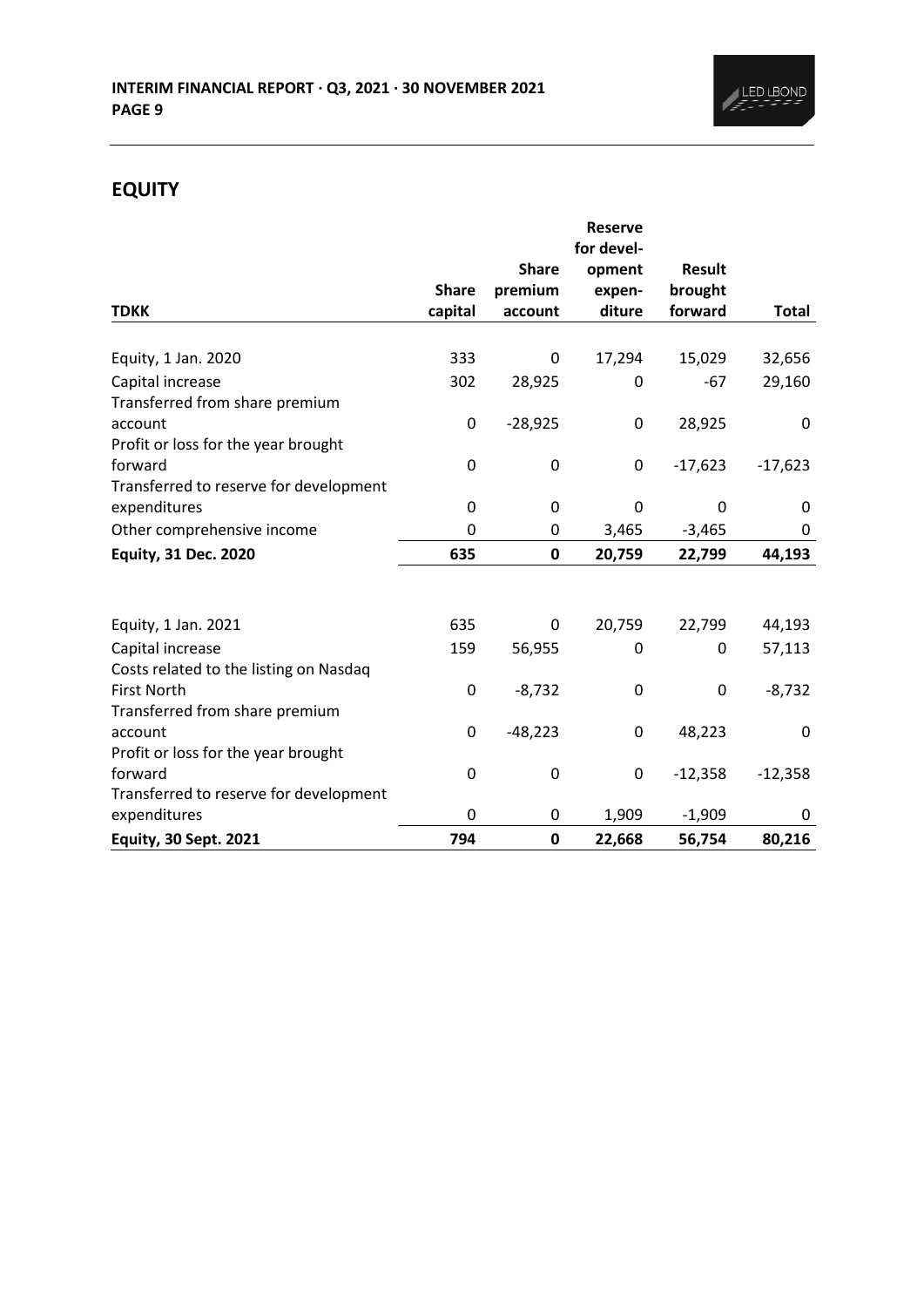# **CASH FLOW STATEMENT**

|                                       | Q <sub>3</sub> | Q <sub>3</sub> | $Q1-Q3$     | $Q1-Q3$   |
|---------------------------------------|----------------|----------------|-------------|-----------|
| <b>TDKK</b>                           | 2021           | 2020           | 2021        | 2020      |
| <b>EBITDA</b>                         | $-421$         | $-93$          | $-5,720$    | $-5,407$  |
| Financial cost                        | $-158$         | $-135$         | $-1,049$    | $-4,153$  |
| <b>Cash flow from P&amp;L</b>         | $-579$         | $-228$         | $-6,769$    | $-9,560$  |
|                                       |                |                |             |           |
| Changes in receivables                | $-236$         | $-3,521$       | $-432$      | $-2,758$  |
| Changes in stocks                     | $-476$         | 287            | 320         | 56        |
| Changes in other receivables          | $-99$          | $-107$         | $-88$       | $-100$    |
| Changes in accrued expenses           | 118            | 59             | $-256$      | $-109$    |
| Changes in payables                   | $-1,869$       | 677            | $-786$      | 1,373     |
| <b>Changes in working capital</b>     | $-2,562$       | $-2,605$       | $-1,242$    | $-1,538$  |
|                                       |                |                |             |           |
| Tax receivable disbursed              | $\mathbf 0$    | 0              | $\mathbf 0$ | 2,342     |
| <b>Cash flow from operations</b>      | $-3,141$       | $-2,833$       | $-8,011$    | $-8,756$  |
|                                       |                |                |             |           |
| Investment in IPR                     | $-3,274$       | $-1,541$       | $-9,538$    | $-5,575$  |
| Investments in fixtures and furniture | $-70$          | $-0$           | $-172$      | -9        |
| Investments in equipment              | $\mathbf 0$    | $-139$         | $-3$        | $-142$    |
| Equity investments                    | $-400$         | 0              | $-2,420$    | $-625$    |
| <b>Cash flow from investments</b>     | $-3,744$       | $-1,680$       | $-12,133$   | $-6,351$  |
| Cash capital increase                 | 0              | 0              | 159         | 235       |
|                                       | 0              | 0              |             |           |
| Changes in share premium account      |                |                | 48,223      | 28,925    |
| Loan proceeds                         | 0              | 150            | $\mathbf 0$ | 6,550     |
| Loan repayments                       | $-4,055$       | 0              | $-6,015$    | $-11,550$ |
| <b>Cash flow from financing</b>       | $-4,055$       | 150            | 42,367      | 24,160    |
| Change in cash                        | $-10,940$      | $-4,363$       | 22,223      | 9,053     |
| Cash beginning of period              | 43,019         | 19,772         | 9,861       | 6,356     |
| Cash end of period                    | 32,079         | 15,409         | 32,084      | 15,409    |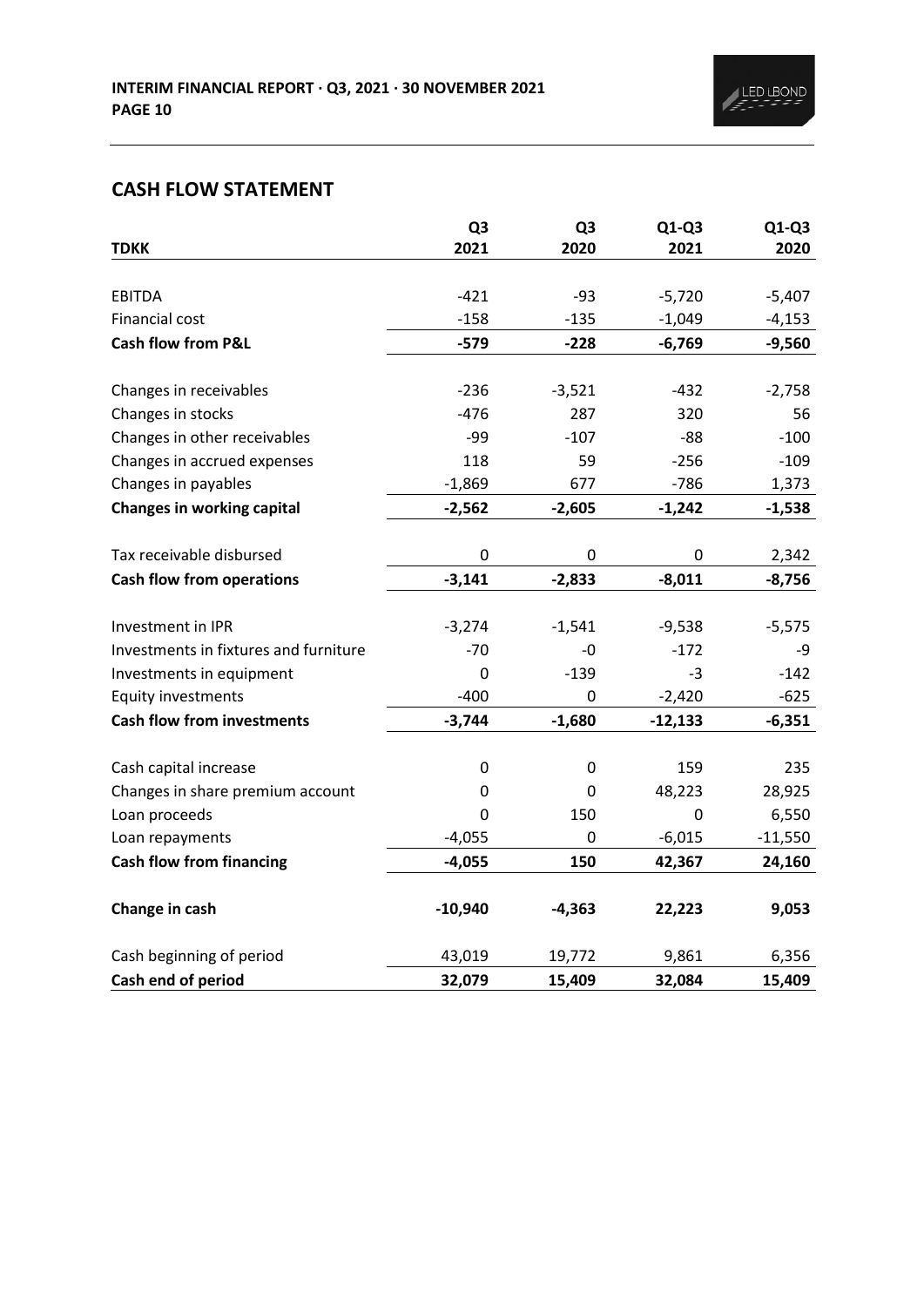

### **NOTES**

### **1. Accounting policy**

The Interim Financial Statement for LED iBond International A/S is presented as a condensed financial statement in accordance with IAS 34, "Presentation of Interim Financial Statements", approved by the EU and additional disclosure requirements for companies admitted for trading on Nasdaq First North Growth Market Denmark.

The used accounting policy is unchanged compared to the accounting policy used in the Annual Financial Report for 2020, However, the Interim Financial Statement must meet the disclosure requirements for companies listed on Nasdaq First North. Please refer to the Annual Report for 2020 for a more detailed description of the Accounting Policies used.

The Interim Financial Statement for LED iBond International A/S has neither been audited nor reviewed.

|                         | Q <sub>3</sub> | Q <sub>3</sub> | $Q1-Q3$ | Q1-Q3 |
|-------------------------|----------------|----------------|---------|-------|
| <b>TDKK</b>             | 2021           | 2020           | 2021    | 2020  |
|                         |                |                |         |       |
| Premises                | 296            | 269            | 815     | 840   |
| Development & patents   | -50            | 0              | 1       | 292   |
| Travel                  | 8              | 31             | 79      | 176   |
| Sales & Marketing       | 265            | 207            | 682     | 770   |
| Administration          | 917            | 638            | 2,653   | 1,733 |
| Other expenses in total | 1,436          | 1.145          | 4,230   | 3,811 |

#### **2. Total expenses**

### **3. Tax**

The tax income recognized in the income statement for the third quarter of 2021, is calculated based on the result before tax, and an estimated effective tax rate for the year 2021 on 22%.

The company's expected tax loss for the third quarter of 2021, is not expected to be used in full, in the joint taxation in which the company is included. Only an asset corresponding to the share that is expected to be used in joint taxation is recognized.

### **4. Related parties**

The following parties have controlling influence on LED iBond International A/S

| Name                            | Based          | Basis for influence | Ownership |
|---------------------------------|----------------|---------------------|-----------|
| <b>NLR Invest ApS</b>           | Kongens Lyngby | Parent company      | 21.28%    |
| Laromini ApS                    | Kongens Lyngby | Parent company      | 17.39%    |
| Green Technology Investment ApS | Kongens Lyngby | Parent company      | 12.50%    |